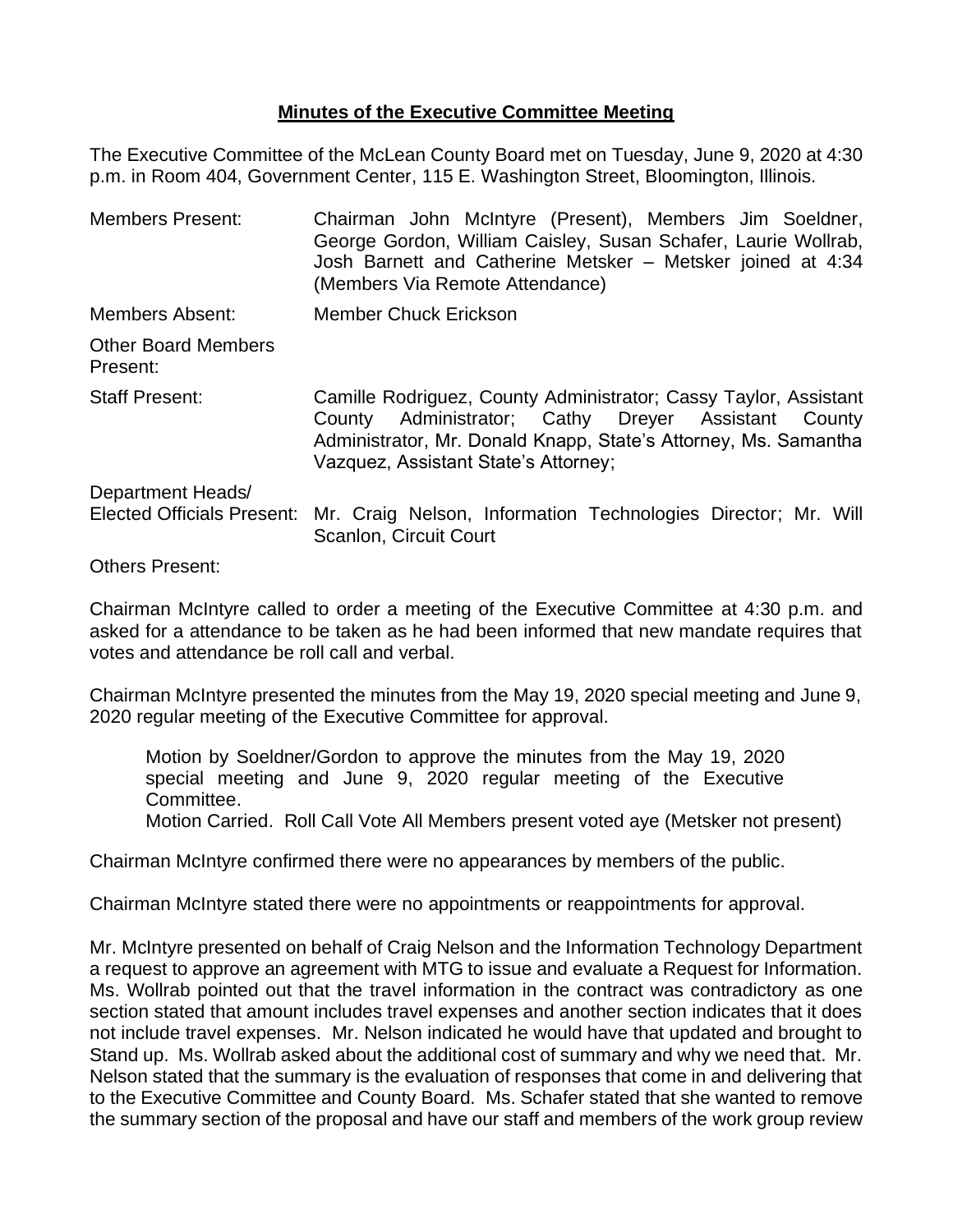Executive Committee Minutes July 14, 2020 Page **2** of **8**

the information and develop a summary. Mr. Soeldner asked for Mr. Nelson's opinion on the Amendment. Mr. Nelson stated that they could approach it this way and approach Mr. Kallin for evaluation later if we feel we need it. He stated that Mr. Kalin has experience that he did not feel the work group has, but would depend on the responses that we receive. Ms. Metsker stated that she agreed with Member Schafer as she did not feel the consultant should provide the summary. Mr. Gordon asked if the Committee could amend the contract and if we want to amend it then have it re-drafted and bring back to stand up. Mr. McIntyre indicated that he felt we could put forth a contract that is amended. Mr. Nelson stated that he agreed with Mr. Gordon that he would take the requested changes to Mr. Kaelin and if he agrees then re-draft the document and bring it to stand up. Ms. Schafer stated that she was ok taking it back to Mr. Kaelin but that if he did not agree with changes she would have additional questions. Mr. McIntyre let Ms. Metsker know that all votes had to be done by roll call.

Motion by Schafer/Metsker to Amend contract to change Task 1.5 to say "Review the RFI with the work group" and not "County" and then remove Task 2 and the costs associated with Task 2.

Motion Carried. Roll Call Vote: All members present voted aye including Chairman McIntyre (Member Caisley had technical difficulty but at the end of the meeting indicated voted in the affirmative)

Motion by Wollrab/Barnett to recommend approval of an agreement with MTG to issue and evaluate a Request for Information as amended. Motion Carried. Roll Call Vote: All members present voted aye including Chairman McIntyre (Member Caisley had technical difficulty but at the end of the meeting indicated voted in the affirmative)

Mr. Gordon asked if this would go to Board as amended. Ms. Schafer asked if it could go to Stand up. Mr. McIntyre indicated they would see if they could get in touch with Mr. Kaelin before then to take to Stand up.

Chairman McIntyre presented on behalf of BHCC Supervisor's unit a request to approve a Resolution Amending the Funded Full Time Equivalent Position Resolution for Fiscal Year 2020 Fund 007. Ms. Wollrab asked for estimate of cost savings for a year of having this switched from contract to in-house employee. Ms. Malott indicated that the annual cost savings is about \$55,000. Ms. Wollrab asked if that includes benefits and administrative charges. Ms. Malott indicated that it did. Ms. Malott also indicated that the supervisor has already been allocating time to work performed in this position. Ms. Wollrab stated she was a little concerned about bringing on county positions at this time when we are not sure what our revenue stream is going to be in the next year. Ms. Malott stated that we have not been fully staffed for this position with the contractor and one of the contracted positions is leaving at the end of the month and so we are down to less than 2 FTE's for this position and so number of positions that it would impact is less than what we would hire for and would save \$55,000.

Motion by Schafer/Gordon to recommend approval of a Resolution Amending the Funded Full Time Equivalent Position Resolution for Fiscal Year 2020 Fund 007.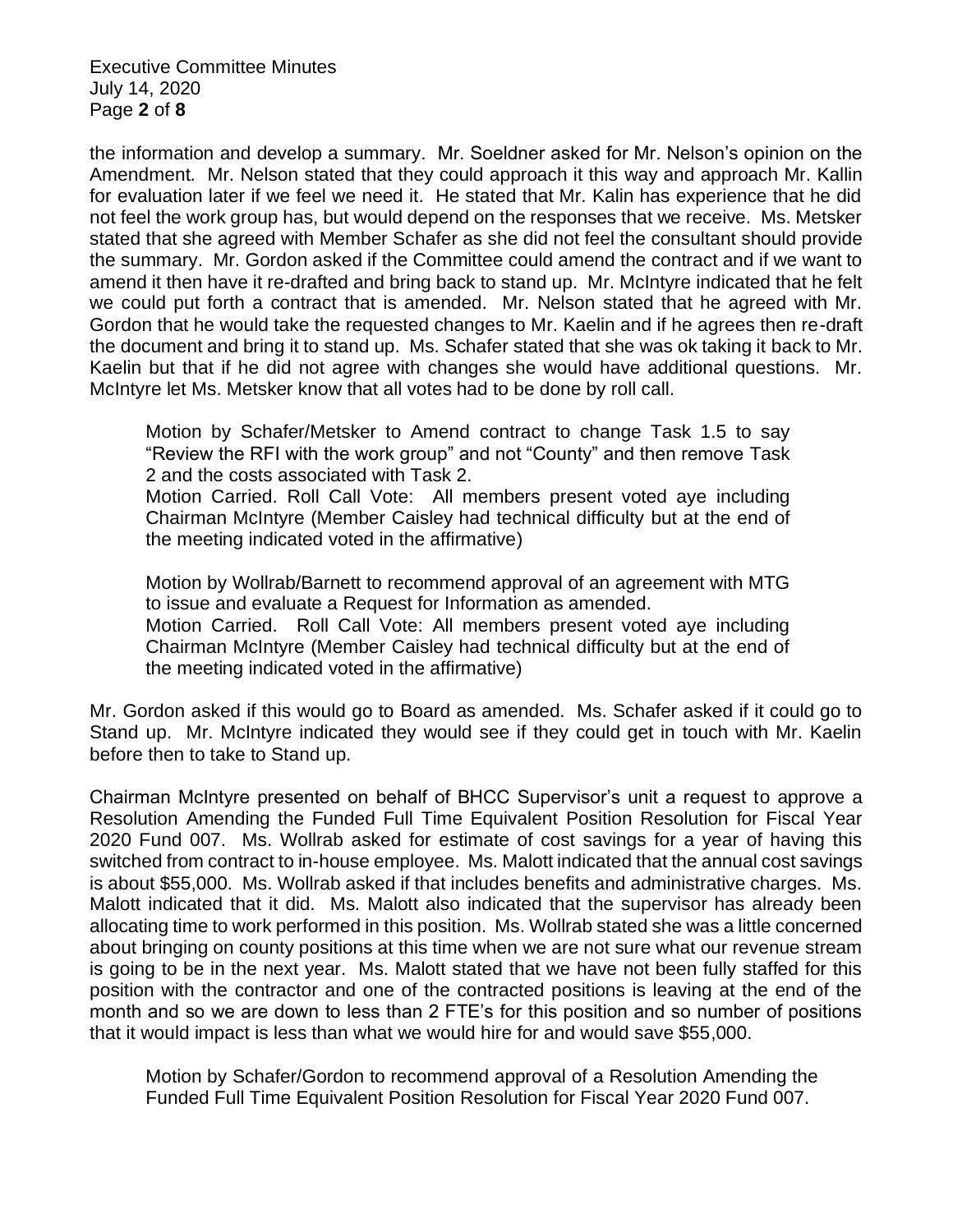Executive Committee Minutes July 14, 2020 Page **3** of **8**

> Motion Carried. Roll Call Vote: All present members voted aye including Chairman McIntyre (Member Caisley had technical difficulty but at the end of the meeting indicated voted in the affirmative)

Mr. Jim Soeldner, Chairman of the Finance Committee indicated they had nothing to present for action today but would have items for the Board next week. Chairman McIntyre asked if there were any questions; hearing none, he thanked him.

Ms. Susan Schafer, Chairman of the Health Committee indicated they had nothing for action today but would have items for the Board next week. Chairman McIntyre asked if there were any questions, hearing none, he thanked her.

Ms. Laurie Wollrab, Vice Chairman of the Land Use and Development Committee indicated they had no items for action today but would have one item for the Board next week. Chairman McIntyre asked if the Committee had any questions, hearing none, he thanked her.

Mr. William Caisley Chairman of the Transportation committee had technical problems and so Mr. John McIntyre presented on behalf of the Committee a request to approve a Jurisdictional Transfer for Seminary Street in Downs. Mr. McIntyre went over the proposal. Mr. Soeldner indicated that since the Transportation committee had met the hhave been some questions about these plans. He indicated that Chairman Caisley was going to propose to send it back to Transportation Committee for more discussion.

Motion by Barnett/Metsker to approve the Jurisdictional Transfer for Seminary Street in Downs including the Jurisdictional Transfer Agreement, Resolution and an Intergovernmental Agreement with the Village of Downs.

Mr. Soeldner stated that there is a disagreement on whether they are going to restrict AG traffic and truck traffic through this section in Downs. Mr. McIntyre stated that they do need to agree on this as there is a lot of heavy traffic and truck traffic through this area and they are talking about changes to weight limits. He stated he would like to have all parties sit down and go over this again. Mr. Soeldner stated that he spoke with Mayor and there was not plan to restrict AG traffic but possibility to restrict truck traffic and his concern is that farmers use semi trucks so would that be restricted. Also discussion about round about and that will also cause a problem for AG traffic.

Motion by Soeldner/Gordon to refer this matter back to the Transportation Committee.

Motion Carried. Roll Call Vote: All present voted aye including Chairman McIntyre (Member Caisley had technical difficulty but at the end of the meeting indicated voted in the affirmative)

Mr. Josh Barnett, Chairman of the Property Committee indicated he had no action items for the Committee or for the Board next week. Chairman McIntyre asked if there were any questions; hearing none, he thanked him.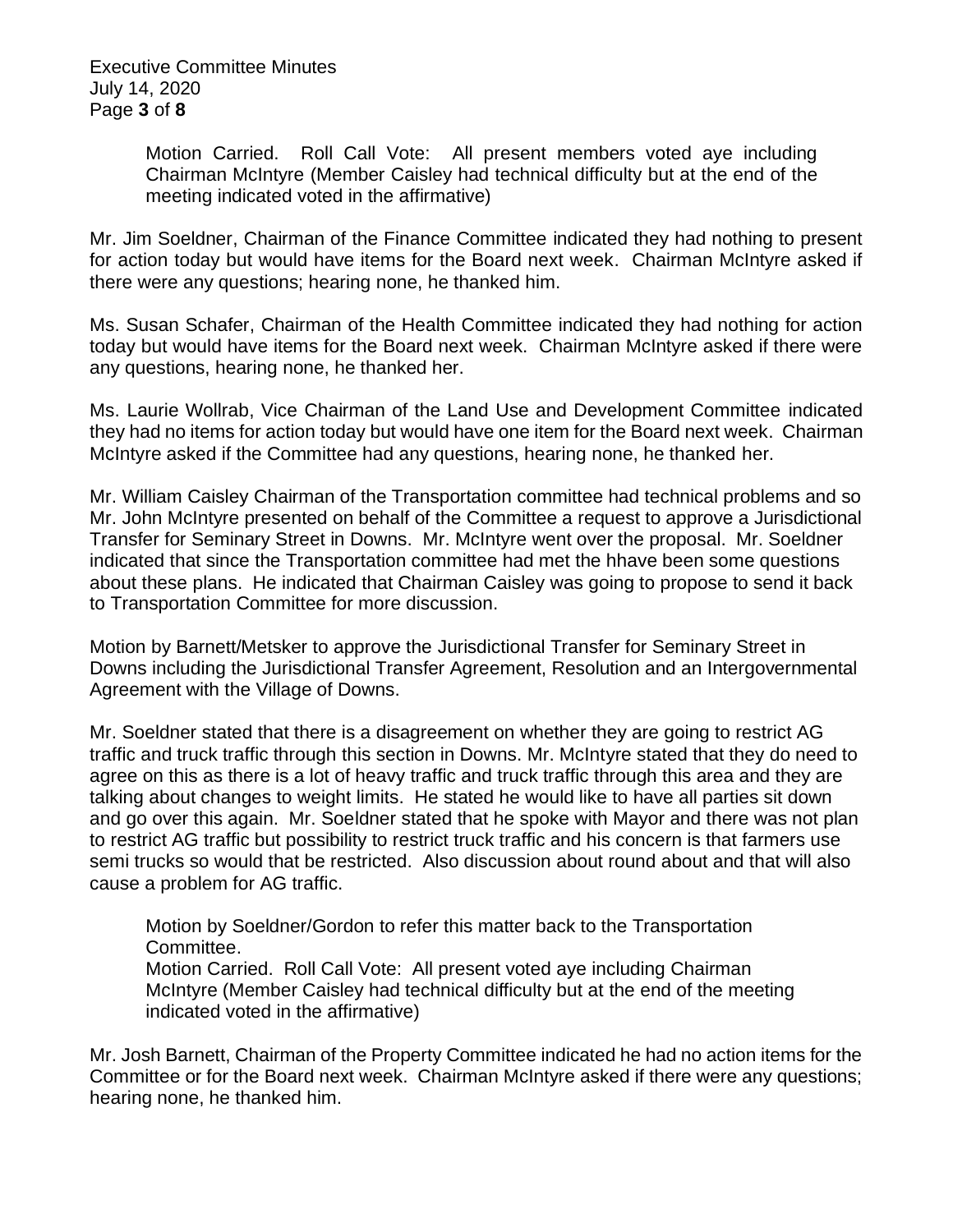Executive Committee Minutes July 14, 2020 Page **4** of **8**

Mr. George Gordon, Chairman of the Justice Committee presented for action a request to approve an Emergency Appropriation Ordinance Amending the McLean County Fiscal Year 2020 Combined Annual Appropriation and Budget Ordinance for CAC.

Motion by Gordon/Wollrab to recommend approval of an Emergency Appropriation Ordinance Amending the McLean County Fiscal Year 2020 Combined Annual Appropriation and Budget Ordinance for CAC. Motion Carried. Roll Call Vote: All present voted aye including Chairman McIntyre (Member Caisley had technical difficulty but at the end of the meeting indicated voted in the affirmative)

Mr. Gordon presented for action a request to approve an Intergovernmental Agreement by and between the County of McLean, the McLean County Sheriff and the Bloomington Normal Airport Authority.

Motion by Gordon/Schafer to recommend approval of an Intergovernmental Agreement by and between the County of McLean, the McLean County Sheriff and the Bloomington Normal Airport Authority.

Motion Carried Roll Call Vote: All present voted aye including Chairman McIntyre (Member Caisley had technical difficulty but at the end of the meeting indicated voted in the affirmative)

Mr. Gordon indicated the Justice Committee had no further items for action today and would have items for the Board next week. Chairman McIntyre asked if there were any questions, hearing none, he thanked him.

Ms. Camille Rodriguez, County Administrator presented for action a request to critical hire requests.

Motion by Soeldner/Gordon to approve the critical hire requests Motion Carried. Roll Call Vote: All present voted aye including Chairman McIntyre (Member Caisley had technical difficulty but at the end of the meeting indicated voted in the affirmative)

Ms. Rodriguez presented the general employment activity report. Mr. Barnett asked if there was a timeline for replacement of First Assistant State's Attorney Civil Division. Mr. Knapp indicated that individual had started. Chairman asked if there were any questions, hearing none he thanked her.

Chairman McIntyre asked if they could take the transfer and bills before going to other business. The Committee concurred.

Chairman McIntyre presented a transfer for the BHCC Supervisor for approval.

Motion by Barnett /Wollrab to recommend approval of the Transfer for BHCC.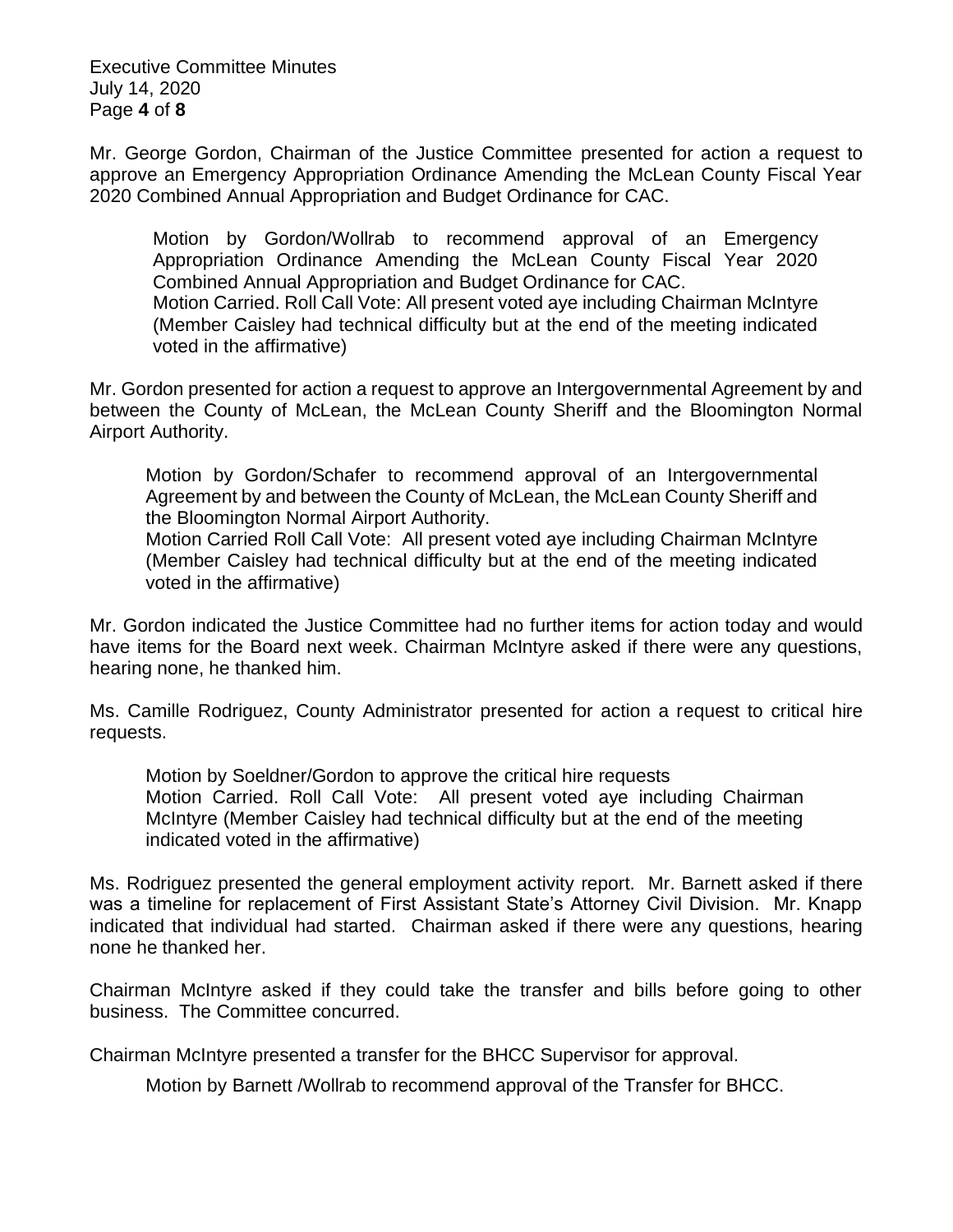Executive Committee Minutes July 14, 2020 Page **5** of **8**

> Motion Carried. Roll Call Vote: All present voted aye including Chairman McIntyre (Member Caisley technical difficulty was resolved and able to vote verbally)

Chairman McIntyre presented for approval bills in the amount of \$444,930.90 for the General Fund, Shared Sales Tax, Veterans Assistance and \$5,908.81 for the Regional Planning Fund. Ms. Wollrab stated that she continues to notice that the auditor no longer posts the bills paid on her portion of the website with the last time being September of 2019 and so if she is not going to be doing that then those become included in the minutes of the meeting.

|                            | <b>MCLEAN COUNTY BOARD COMMITTEE REPORT</b><br>AS OF 6/30/2020<br><b>EXPENDITURE SUMMARY BY FUND</b> |                                             |                      |                   |  |
|----------------------------|------------------------------------------------------------------------------------------------------|---------------------------------------------|----------------------|-------------------|--|
| <b>Executive Committee</b> |                                                                                                      |                                             |                      |                   |  |
| <b>FUND</b>                | <b>FUND TITLE</b>                                                                                    | <b>PENDING TOTAL</b>                        | <b>PREPAID TOTAL</b> | <b>FUND TOTAL</b> |  |
| 0001                       | <b>GENERAL FUND</b>                                                                                  |                                             | \$422,176.32         | \$422,176.32      |  |
| 0007                       | Shared Sales Tax/Municipalities                                                                      |                                             | \$22,337.65          | \$22,337.65       |  |
| 0136                       | <b>VETERANS ASSISTANCE COMM.</b>                                                                     |                                             | \$416.93             | \$416.93          |  |
|                            |                                                                                                      |                                             | \$444,930.90         | \$444,930.90      |  |
|                            |                                                                                                      | <b>MCLEAN COUNTY BOARD COMMITTEE REPORT</b> |                      | PAGE 1 OF 2       |  |
|                            |                                                                                                      | AS OF 6/30/2020                             |                      |                   |  |
|                            |                                                                                                      | <b>EXPENDITURE SUMMARY BY FUND</b>          |                      |                   |  |
| <b>Regional Planning</b>   |                                                                                                      |                                             |                      |                   |  |
| <b>FUND</b>                | <b>FUND TITLE</b>                                                                                    | <b>PENDING TOTAL</b>                        | <b>PREPAID TOTAL</b> | <b>FUND TOTAL</b> |  |

his Mint **COMMITTEE CHAIRMAN** 

Regional Planning

0010

Motion by Schafer/Soeldner to approve payment of the general fund and regional planning fund invoices.

\$5,908.81

\$5,908.81

\$5,908.81 \$5,908.81

Motion Carried. Roll Call Vote: All present voted aye including Chairman **McIntyre** 

Under Other Business Mr. McIntyre provided a return to meetings in person proposal for the committee to consider that could be brought to the Board for a vote. He proposed return to inperson meetings for the Committee meetings and would leave the County Board meeting as a virtual meeting for now and he went over set up in Room 400 for members, staff and press and department heads that would be presenting at the meetings. He also recommended that everyone wear masks into the building to their seats and out of the building and that we would have cleaning of the elevators and doors would be opened so no one would have to touch the doors. He also stated that there would be hand sanitizer and tables would be wiped down before and after the meeting. He stated that if someone is uncomfortable attending they could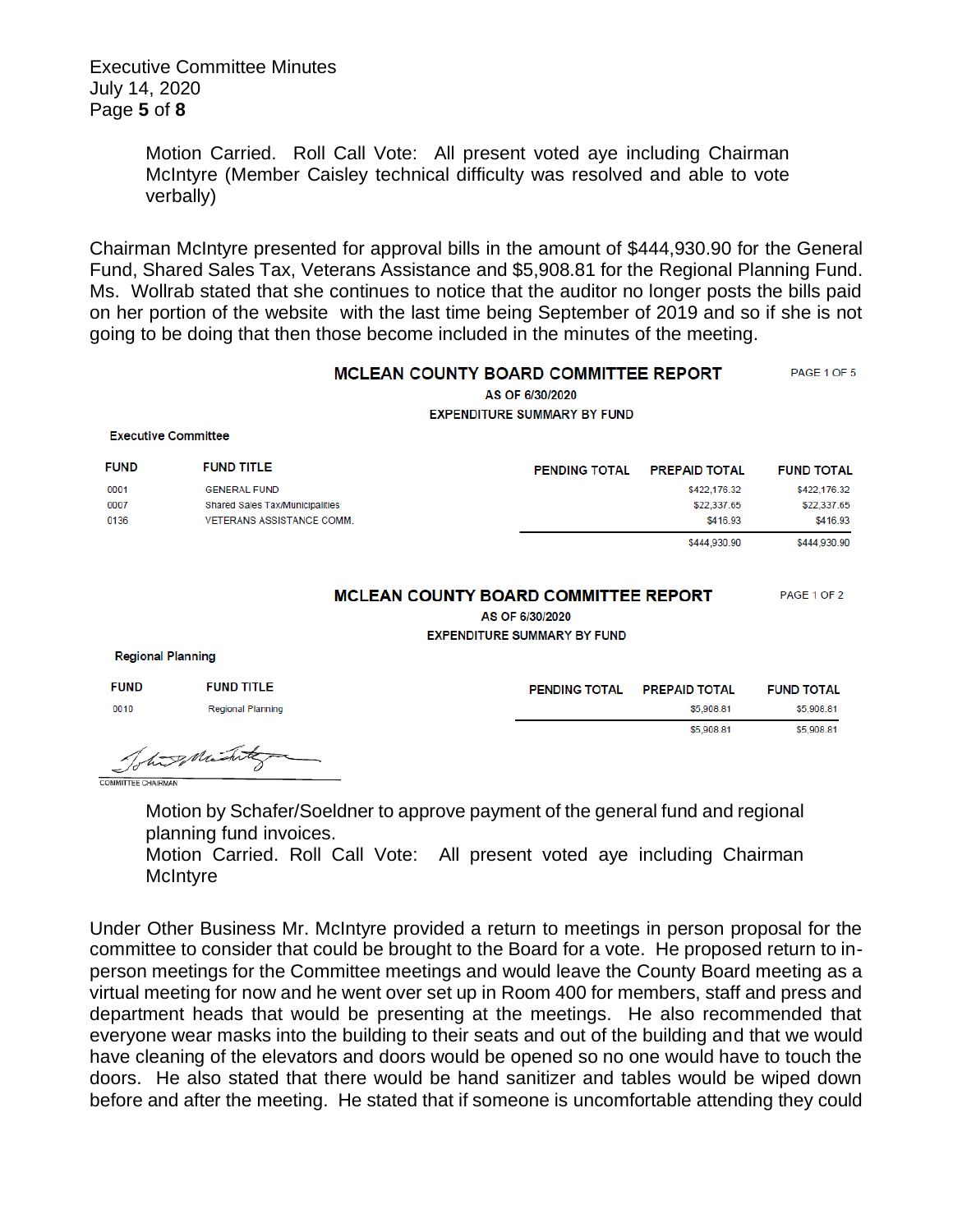Executive Committee Minutes July 14, 2020 Page **6** of **8**

attend remotely by call in (would still need to have 4 members present). He suggested to trying for a month and take any suggestions. He stated that he felt necessary to start in person meetings as we have a need to go into closed session and it is not possible to have a semblance of security and privacy guaranteed for those meetings when they are held virtually.

Mr. Soeldner asked if we can require members of the public to wear masks at those meetings. Mr. McIntyre stated that it is sa public building so we do not have the ability to require but would ask for their cooperation. Nothing in state guidelines that says we can require like a private entity. Mr. Gordon stated that he understood that the City of Bloomington offices does require masks. Mr. McIntyre stated that he was not sure that there had been any formal action to require that. Ms. Rodriguez stated that she does not have any information that the City of Bloomington Manager stated that all City of Bloomington Employees have to wear a mask at all times. She stated that she felt they would have told her as it would apply to those employees working in the Government Center and would think that they would want our cooperation to have our employees do the same thing so that the actions are mutual. She stated that she could check with Mr. Gleason. Mr. McIntyre stated that he would hope that all members would be responsible and wear a mask in and out of the building at least. He stated that the other option would be that if someone does not want to wear a mask they can attend remotely. He stated that he hoped everyone could work together on this. Mr. Gordon stated that as Chairman of the Justice Committee he took an informal poll and 6 said they would wear a mask and 1 member said they would probably not wear a mask. Mr. Gordon stated that if there was any legal basis to wear a mask then feel we should require it. Mr. Gordon stated information received from Facebook on percentages of transmitting if you are wearing mask and other person is not so he said wear mask is critical piece of this. Ms. Schafer stated that the Board of Health met in person last week and everyone wore their mask for over two hours and felt biggest challenge was hearing everyone as there are no microphones in that room. Ms. Schafer indicated that she is cautious and felt comfortable during that meeting. She said that she felt the meeting went better and the conversations went better with an in person meeting. She stated that she did not feel they were fully doing their jobs if we can not go into executive session. She said that she would support in-person for committees and virtual for Board. She asked that when General Assembly met they to sign an agreement and rules of what they could do and wear face coverings, etc. and wondered if we could create a rule to do that in our committee meetings. She stated that she felt we need to learn to live with this virus as if they wait until there is a vaccine to have in-person meetings that might never happen and can't lead that way, so need to find a way to minimize risks.

Mr. McIntyre stated that he was suggesting virtual for full meeting so that there was no question about the numbers in attendance. Mr. Knapp stated that it would be problematic to pass a rule where a member would be expelled from the meeting if they do not follow. He provided history of last time County Board tried to sanction a board member. Mr. McIntyre stated that he would be happy to write it up resolution for full board to vote on. Ms. Wollrab asked Mr. Knapp about making a rule of decorum, so asked why we could not make a rule under rule of decorum to wear masks. Mr. Knapp stated that they could try to put something through that way and then try for sanctions. Mr. McIntyre agreed that a rule about decorum is something that he would support. Ms. Wollrab asked about members of the public and if we get several who want to attend and limit on room. Mr. McIntyre indicated that we would have to limit the number in each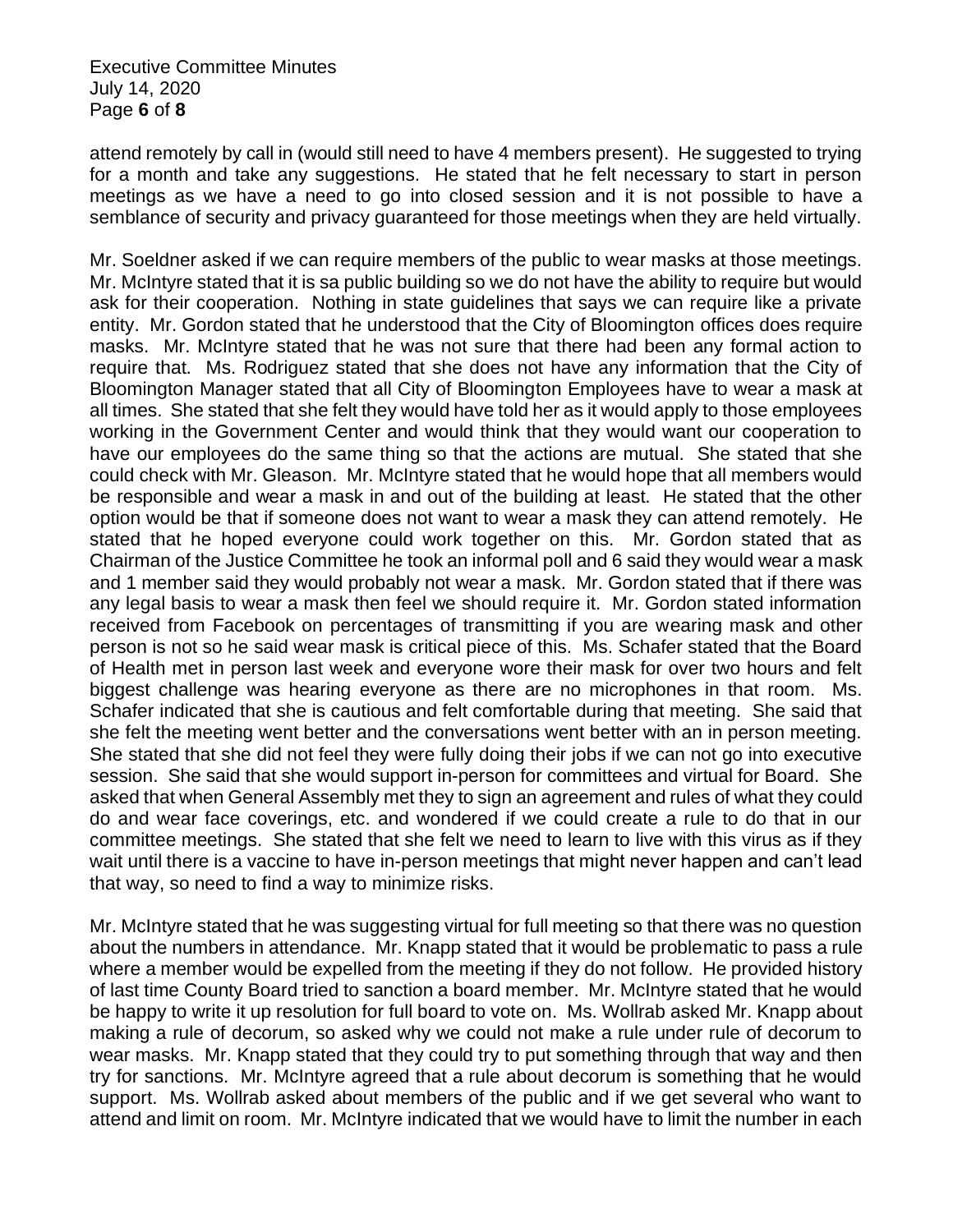Executive Committee Minutes July 14, 2020 Page **7** of **8**

room, but could have overflow in additional rooms. Ms. Wollrab asked why virtual meetings does not work for closed session meetings. Mr. Knapp indicated that the County Board rules do not allow for remote attendance during closed session meetings. He stated that also may be something against OMA. He stated that we also have know way of know that the meeting is private. He said there are security concerns about who is on line and who is in a given room. Ms. Wollrab stated that we could change our own rules and encouraged to try to continue to stream these meetings and would like more information about ways that this might be done. Mr. McIntyre stated that we have no way of knowing who is in the room with the person on the other end. Mr. McIntyre stated that he would be happy to talk to all members and get their input and move forward with this. Mr. Barnett stated that he was comfortable with the proposal as it has been proposed as long as we follow social distancing. Mr. Barnett stated that he would be supportive of looking at rules and how to input mask wearing into those decorum rules.

Mr. McIntyre stated that if they want he would try to get the Rules committee together if that is what it would take to get everyone in agreement. Ms. Metsker said she supported having on site meetings for our members and also our constituents to attend. She said she would encourage social distancing and mask wearing. She said that she felt that online meetings do not allow our constituents to participate. Ms. Wollrab said that she noticed for the Justice Committee that there were almost 200 people who viewed the meeting, so to say that people are not attending, she said more are attending this way. She said that she felt she was being discriminated against when we say that she could choose to join remotely by telephone and not be viewed virtually as well. She said that she felt the ones that refuse to wear masks should be the ones that have to join remotely. She asked why we can't just continue to stream the meetings. She felt we are putting all of the Board at risk. Ms. Metsker stated that she had assumed we would have the meetings online as well as in public and apologized if misunderstood comment. Ms. Wollrab said that she was responding to what the Chair had said that those that did not want to attend could join remotely via telephone. Mr. McIntyre stated that they could look into it. He said that he could prepare a resolution to bring to the Board or try to move forward with an executive concensus. He stated that video in the other room would have to be figured out and we would have to look at the additional cost. He stated that we are already incurring extra cost to do hit this way. Mr. Gordon asked about whether better ventilated rooms are better. Mr. McIntyre asked Ms. Jessica McKnight the Director of the Health Department to comment.

Ms. McKnight stated that right now the understanding that a virius being airporne means it hangs around in the air. She stated that this is so new that we are learning more every day and WHO stated that is nit not air borne in same sense as other air borne virius that could move through HVAC system. She stated that they are seeing more evidence about micro droplets. Close quarters is more concerning than a larger building. Mr. McIntyre asked her to confirm ventilation. She said they are still studing but they are more concerned about it being micro droplets instead of being air borne. She said that we need more evidence to say that it is truly airborne. She said that laerger space where people are wearing masks reduces risk. Ms. Wollrab asked about community spread and where we might have members of the public that might not be wearing masks. Ms. Mcknight stated that community spread is when we have individuals with the virius who do not know where they contracted it. Sor very early on with this virus we have said that anyone that you are interactive could have it, so that is why we are